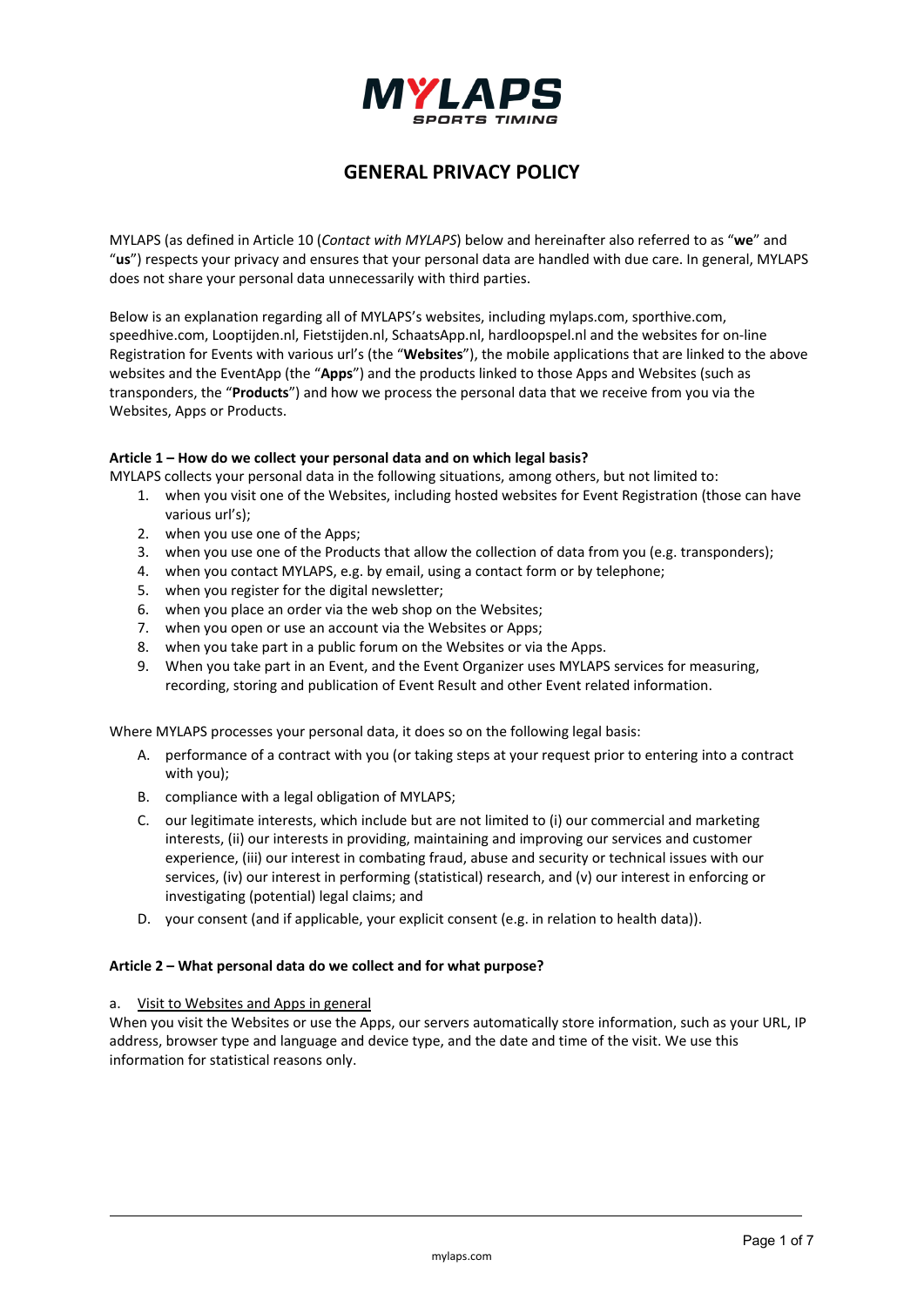

General visit data and click behavior on the Websites and Apps are monitored to allow us to improve the services to you, to optimize the layout of the Websites and Apps, to improve the provision of information to you, to combat fraud and for statistical purposes.

During the use of the Websites cookies are furthermore placed on your computer, smartphone or tablet; see e.g. Article 4 for further information on the use of cookies by MYLAPS.

# b. Contact with MYLAPS

When you contact MYLAPS, for instance with a request for information or when filing a complaint in accordance with Article 6, MYLAPS records personal data that you provide to us. This is limited to your name, contact details, and information provided by you in relation to your information need or complaint. This information is used to answer your information request or settle your complaint. We record this data, because you are making inquiries with us. We also use information relating to complaints in order to improve our services and customer experience.

### c. Orders/purchases

When you place an order via the web shop on one of the Websites or the Apps for certain products or services offered by MYLAPS, you must provide us with the following data, so that MYLAPS can execute the order:

- contact details;
- email address:
- delivery address; and
- payment information.

The payment information is not stored by MYLAPS; MYLAPS shares this information with an external payment provider (while applying appropriate safeguards that protect your privacy - especially to the extent such external payment provider is located outside of the EEA) after which the payment information cannot be accessed by anyone else. The other order information as listed above is stored only in the MYLAPS accounting files and kept there for administrative and fiscal reasons.

# d. Newsletters

When you give your email address to us, for example in opening an account, or placing an order, or contact us for information, you may register for our newsletter, that we send from time to time. We may also send you our newsletter if you previously made any purchase with us. You can unsubscribe from the newsletter at any time by clicking the unsubscribe button at the bottom of the newsletter or by stating that in your account.

### e. Accounts (for training)

You may open an account on the Websites and via the Apps. The purpose of these accounts is to record information on your sport, yourself (as set out below) and your training data. These accounts are known as Speedhive and Sporthive, and you can look at these results via the Websites and Apps.

To open an account, you must provide us with one or more of the following personal data:

- username (chosen by you);
- password (chosen by you); and
- email address.

Optionally, you may also provide us with the following personal data via your account: your first name and surname, photographs and other visual material, your place of residence, date of birth, website, gender, reviews, blogs, data on your health, the location of a competition, performance and other personal data, such as equipment, personal calendar, coach and friends. Again, this is all optional.

You can link your account to a mobile device and/or to a transponder, that you have purchased at MYLAPS. This equipment can send training information to your account.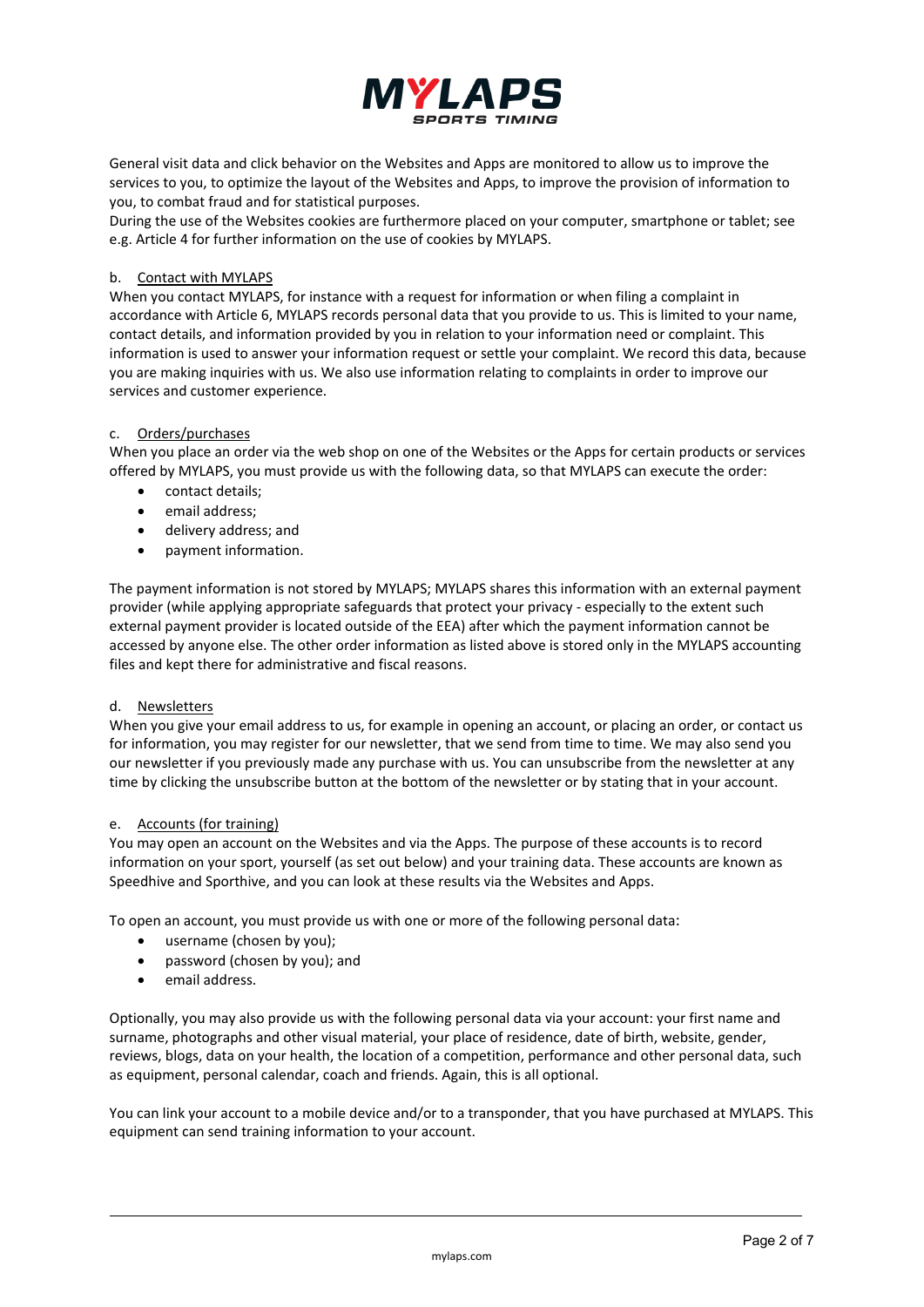

There are two ways of collecting data:

- Your mobile device collects data, such as date, distance, time, route (using a GPS signal); you can see the information in the App and on the Website; and
- Your transponder connects to the timing system connected to the track on which you perform your sport. The timing systems sends information, such as date, number of laps, lap times to the Website and the App, where you can see it.

You are in full control on who to show this information. You can share it with whomever you want to; you also can hide all information, if you choose to do so.

If you register via a third party, such as, but not limited to Facebook, we receive data about you from said third party to open and activate your account, such as name, date of birth, address, gender.

MYLAPS keeps this information until you close the account; then we delete it. You can always request to delete accounts by emailing to *privacy@mylaps.com* in accordance with Article 6.

These accounts offer the possibility of taking photographs and/or selfies. MYLAPS stores these photographic images. By using our Apps or Websites to make any photographic image, you agree to the processing and handling of your photograph by MYLAPS as set out in this privacy policy. MYLAPS does not publish any photographs on its own initiative.

### f. Event Registration

MYLAPS offers the service Event Registration to Event Organizer and you as a participant. MYLAPS acts on behalf of the Event Organizer, as processor.

When you wish to register for an Event, you must provide us with the following data:

- contact and address details;
- email address; and
- payment information.

The payment information is not stored by MYLAPS; MYLAPS shares this information with an external payment provider (while applying appropriate safeguards that protect your privacy - especially to the extent such external payment provider is located outside of the EEA) after which the payment information cannot be accessed by anyone else. MYLAPS transfers the other information listed above to the Event Organizer, to enable them to contact you for the organization of the Event, for example to send you Event information, your start number and other items for the Event.

When you participate in an Event, you shall appear in the official Event Result, which stipulates your name, city, name of the race, achieved result (position, time, distance) and in some cases gender and age (if that event makes a distinction on those categories).

### g. EventApp

MYLAPS offers the service EventApp to Event Organizer and you as a participant. MYLAPS acts on behalf of the Event Organizer, as processor.

In the EventApp, the Event Organizer can share any relevant information with you. You can choose to download the App on your mobile device, if you wish to receive that information.

The EventApp uses technologies that make it possible to establish your exact location at any time during a sports event (live tracking) by receiving signals on time lines on the track which are read by your device and/or transponder (i.e. the chip or tag worn by you) during the course of the event. We record this information in a file and publish it via the EventApp. As a result, all spectators of the event can track your location. If you wish to limit the number of people with access to this information, please link your account to the Live Tracking section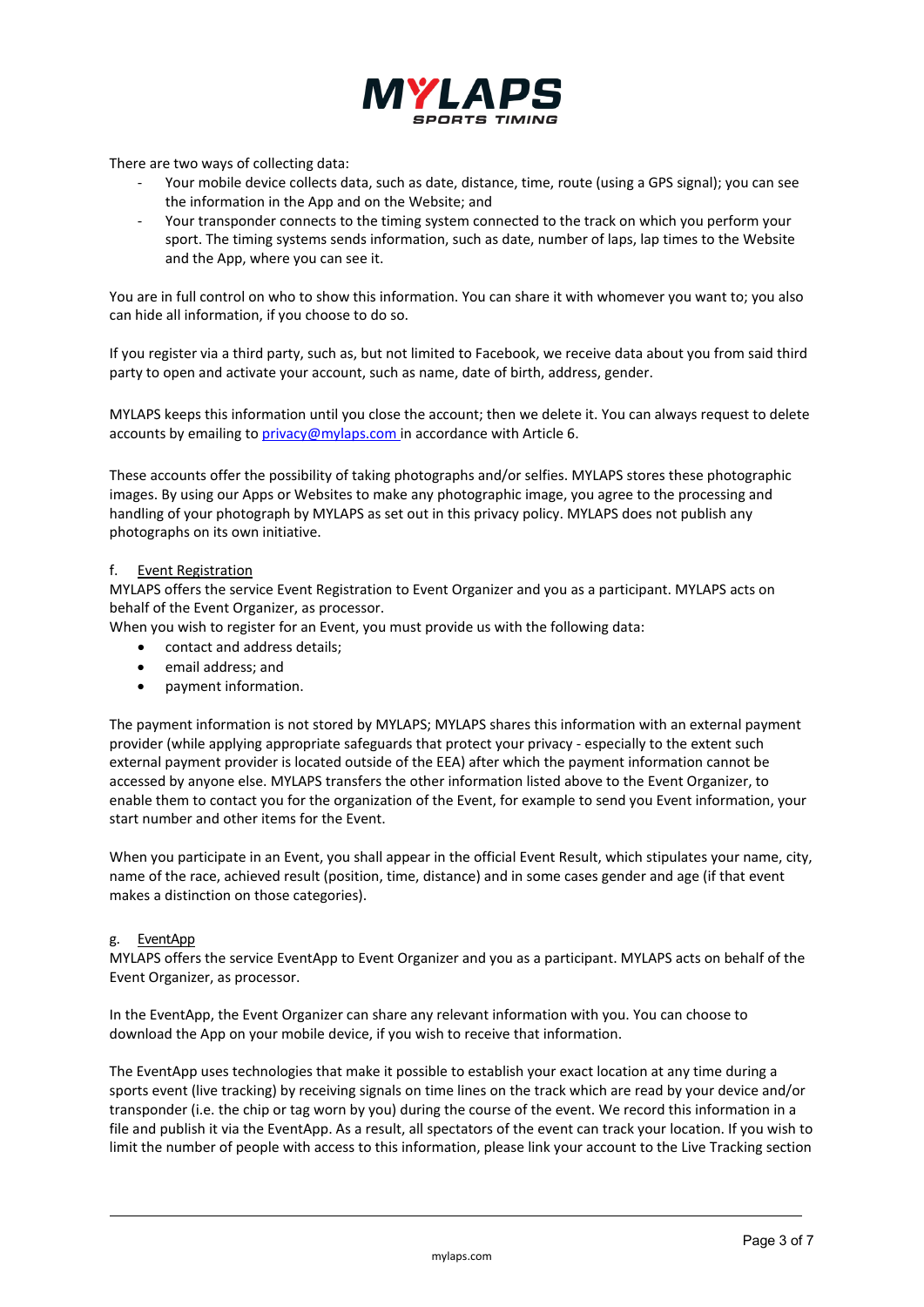

in the EventApp. You can then control the Live Tracking service at any time via your account (settings). When you add a pin code to it, your exact location can only be tracked in real time by spectators to whom you have supplied the pin code (such as family and friends, or nobody at all if you do not share the pin code with anyone). After each Event, MYLAPS will delete the relevant Live Tracking information.

In the EventApp you have the possibility of taking photographs and/or selfies. MYLAPS stores these photographic images. By using our Apps or Websites to make any photographic image, you agree to the processing and handling of your photograph by MYLAPS as set out in this privacy policy. If you upload this photograph to the EventApp, you in fact publish to all EventApp viewers. MYLAPS does not publish any photographs on its own initiative.

### h. Event Results (Websites and Apps)

MYLAPS offers the service Event Results to Event Organizers and you as a participant. MYLAPS acts on behalf of the Event Organizer, as processor.

The Event Organizer can publish Event Results on a MYLAPS hosted Website or App. If you participate in such an Event, you shall appear in the official Event Result, which stipulates your name, city, name of the race, achieved result (position, time, distance) and in some cases gender and age (if that event makes a distinction on those categories).

Also, during a sports event, transponder technology may be used that make it possible to show live timing during an Event. This information is limited to your name (the name you have used to register for that Event), date of the event, lap times and your position in the race. After each Event, MYLAPS will delete the relevant live timing information.

If you wish to be excluded from the Event Results you need to contact the Event Organizers. Or you can send an email to [privacy@mylaps.com,](mailto:privacy@mylaps.com) after which MYLAPS will send your request to the Event Organizer.

# i. Photo/video (Websites and Apps)

During the Event there can be Photo/Video services, usually arranged by the Event Organizer. As part of this service, you may be recorded while participating in the Event and footage of you (pictures or videos) may be visible on screens at the Event and in the EventApp.

For the photo-service the Event Organizer can choose for the processing and selection of photo's via facial recognition. For this service, a biometric data profile of the image is created of the face of a person on a photo. This data profile is fully anonymous. When you upload a selfie, a similar file is made, and the photos on which you occur are selected. This specific file is not saved in any way.

Please contact the Event Organizer should you wish to be excluded from this service. Or you can send an email t[o privacy@mylaps.com,](mailto:privacy@mylaps.com) after which MYLAPS will send your request to the Event Organizer. MYLAPS as a processor (and its service provider(s), if any) assists the Event Organizer with the Photo/Video services, which may include selection of footage. Please be aware, that you can be on photos of other people, upon request MYLAPS shall make this photos irretrievable via your name, bib number and/or selfie.

MYLAPS (usually as a controller) and its service provider(s) use or otherwise process pseudonymized personal data (more in particular: start number, gender, age and picture) from this service in order to obtain relevant market insights (e.g. analyzing footage to determine market share of sports products suppliers) for which MYLAPS has a legitimate interest. After the analysis the footage is deleted. Only anonymous and aggregated information will be shared with third parties. You have a right object to the use of your footage for this service (by sending an email to [privacy@mylaps.com\)](mailto:privacy@mylaps.com).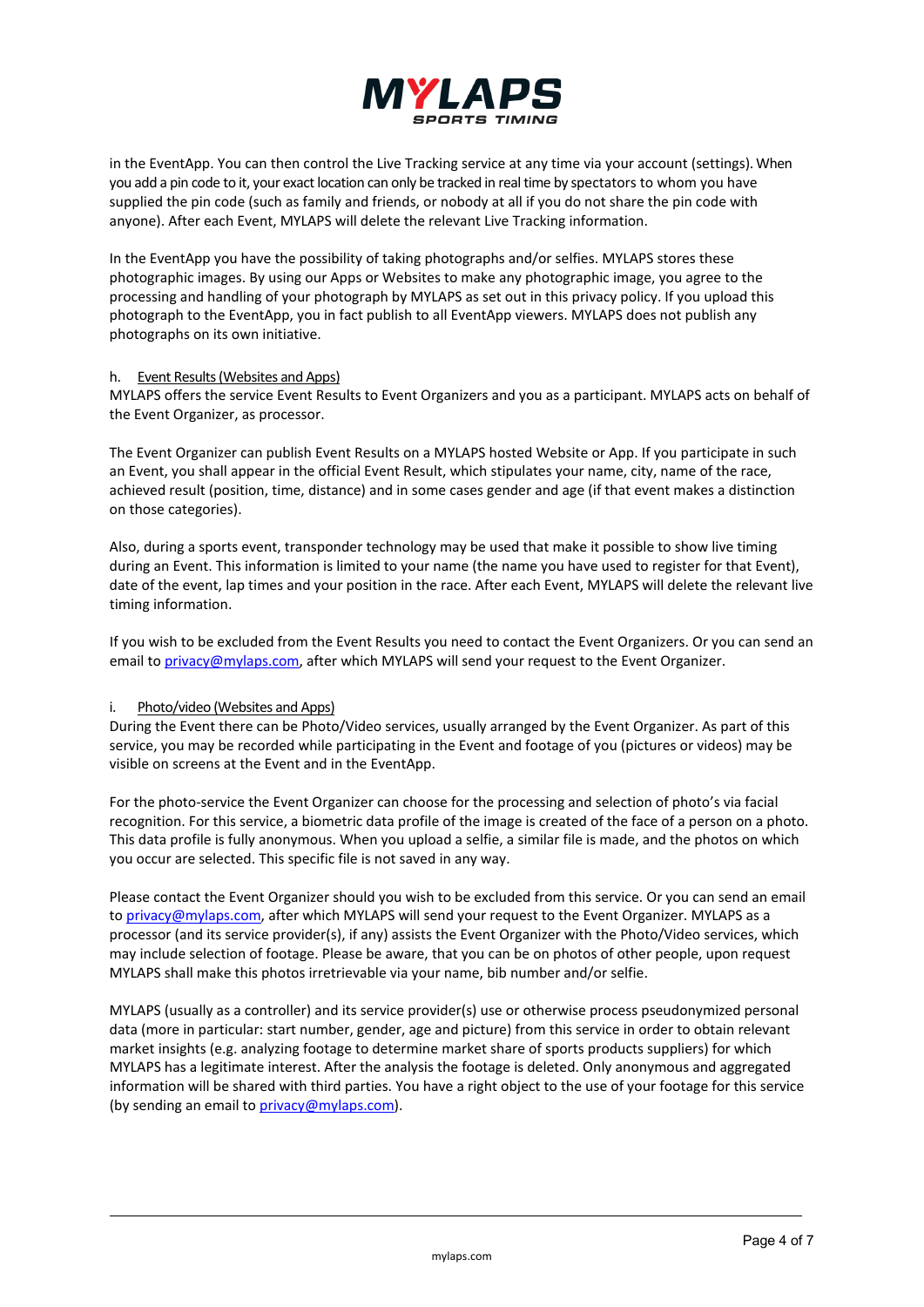

### **Article 3 – Retention Period**

MYLAPS does not keep your personal data longer than necessary for the purposes the relevant personal data was collected for as set out in this privacy policy.

To the extent MYLAPS processes personal data at the instruction of the Event Organizer, MYLAPS will delete that information at the instruction of the Event Organizer.

You, as a participant can always request deletion of your personal data in accordance with Article 6.

### **Article 4 – Use of cookies**

MYLAPS uses cookies and similar techniques. Cookies are small text files that are generated and stored on your computer, tablet or smartphone when you use the Websites. In general, MYLAPS does not use tracking nor profiling cookies without your consent. For more information on cookies, please see our separate cookie policy at [www.mylaps.com/cookiepolicy.](http://www.mylaps.com/cookiepolicy)

### **Article 5 – Security**

MYLAPS applies a security level to the processing of the personal data that suffices, within the possibilities of current technology, to avoid unauthorized access, alteration, publication or loss of your personal data. The security of your personal data is dependent on your account data (username and password) being kept secret. You yourself must arrange for that by handling your account data with due care and never making them available to a third party.

### **Article 6 – Data subject's rights**

All personal data, that is stored in an account (as described in Article 2), you can inspect and update by logging into your account. You may at any time request for access to your data at MYLAPS or rectification or erasure of your personal data or restriction of processing of your personal data, or object to the processing of your personal data by MYLAPS. You also have the right to receive a structured, commonly used and machinereadable copy of personal data about you in certain cases as stipulated in applicable data protection legislation (data portability).

If MYLAPS processes your personal data on the basis of your consent, you can at any time withdraw such consent. This will not affect the lawfulness of the processing before the withdrawal. To the extent personal data of children (up to the age of 16 years) are processed on the basis of consent, the consent of a parent / legal representative is required.

MYLAPS may be required by law to keep certain personal data, such as accounting records. MYLAPS cannot remove or update those personal data at your request. Please bear in mind that, after we update or remove your data at your request, those data may be present in our backups of all data as described in Article 2 for some time until those backups are also deleted.

As described in Article 2, MYLAPS also processes personal data as processor for Event Organizers. In those instances, such Event Organizer is the controller. The Event Organizer shares certain personal data relating to you with us as set out in this Privacy Policy. MYLAPS has no control over the processing of personal data by the Event Organizer and it is the responsibility of the Event Organizer to process the personal data in accordance with applicable data protection laws and regulations (e.g. on the basis of an agreement entered into directly with you). As a consequence, MYLAPS cannot change any Event Results and other data on the website of an Event in which you have taken part. To the extent MYLAPS processes your personal data as processor for an Event Organizer, you shall contact the Event Organizer in order to exercise your rights as set out in this Article 6 (including requests to inspect, update or correct your personal data). As an additional service, you can also contac[t privacy@mylaps.com;](mailto:privacy@mylaps.com) providing at least your name, email address, the event date and the event name. MYLAPS will then forward your request to the relevant Event Organizer.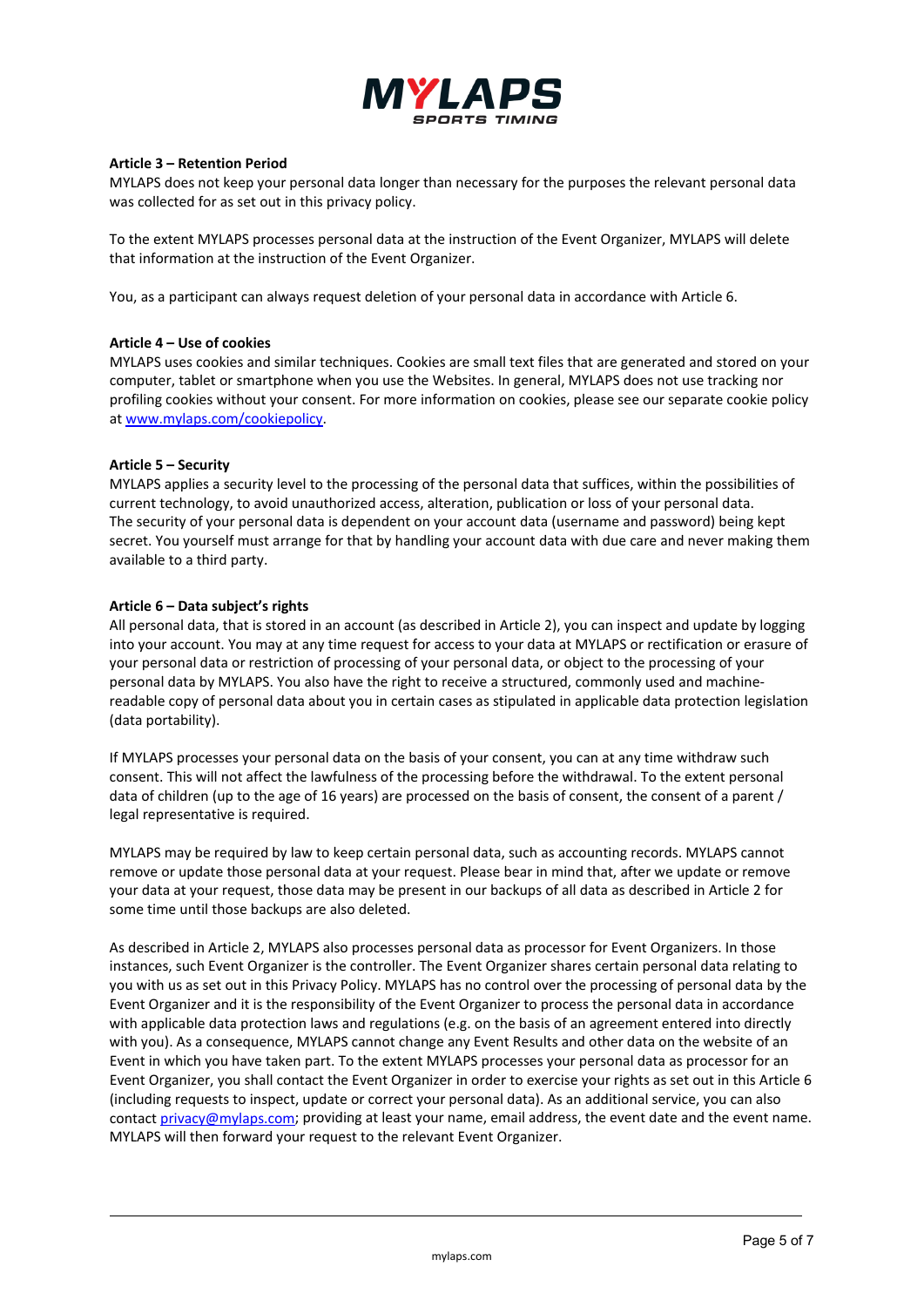

If you have a complaint or request about the processing of your personal data, you can contact MYLAPS via the [privacy@mylaps.com](mailto:privacy@mylaps.com) email address. Exceptions exist in relation to the various data subject's rights. Whether any of those exceptions apply will be determined on a case-by-case basis.

You also have the right to lodge a complaint with a competent supervisory authority (for the Netherlands: *Autoriteit Persoonsgegevens*) if you consider that the processing of personal data relating to you infringes your rights under applicable law.

# **Article 7 – Third parties**

We only pass on your personal data to a third party if this is allowed pursuant to applicable data protection legislation. For example, this can happen when:

- the performance of the agreement between you and MYLAPS so requires, for instance due to the payment for or delivery of the products you have ordered;
- MYLAPS is required by law or in an emergency to pass on your personal data to public authorities;
- a reorganization or a transfer of business activities takes place at MYLAPS as a result of which MYLAPS is required to hand over personal data to another organization;
- MYLAPS uses external data analyzers, service consultants or service providers;
- legal, fiscal or accounting audits are carried out by or advice is obtained from external parties; or
- the data are required in connection with (potential) legal proceedings.

# **Article 8 – Determine what you do and do not wish to share with others**

Your account can be used in MYLAPS's various sports communities. You yourself can state in your account which data may or may not be visible to others (your coach, friends or other users) who also use the sports community in question. In the standard setting other parties have access to your username, photograph and competition data. The coach and the other users (friends) that you have accepted have access to your training data and health measurements (that you upload yourself).

# **Article 9 – Third-party privacy policies**

If you share your data via the Websites and Apps with third-party websites or apps (e.g. the public sharing of information via social media), those data are made available to those third parties. MYLAPS's privacy policy does not apply to websites or apps of third parties, also not if MYLAPS has placed a hyperlink to that other website on its Websites or in its Apps. MYLAPS accepts no responsibility or liability for the manner in which third parties handle personal data and cookies. We advise you to take note of the privacy policies and cookie policies of such websites before visiting them.

# **Article 10 – Contact with MYLAPS**

If you have any questions regarding this privacy policy, please contact the Privacy Counsel of MYLAPS with these contact data:

| Name:                    | MYLAPS B.V.                                        |
|--------------------------|----------------------------------------------------|
| Attention:               | <b>Privacy Counsel</b>                             |
| Address:                 | Zuiderhoutlaan 4, 2012 PJ Haarlem, the Netherlands |
| E-address:               | privacy@mylaps.com                                 |
| Chamber of Commerce no.: | 34053090                                           |

The name "MYLAPS" as used in this privacy policy means the entire MYLAPS group. The MYLAPS group includes MYLAPS B.V., Mylaps Experience Lab B.V., Mylaps Event Timing B.V., Mylaps US, Inc (Atlanta, GA, USA), Mylaps Japan KK (Tokyo, Japan), Mylaps Asia-Pacific (Sydney, Australia), and Mylaps Trading (Shanghai) Co., Ltd. (Shanghai, China). MYLAPS entities within the European Economic Area (EEA) (i.e. MYLAPS B.V., Mylaps Experience Lab B.V. and Mylaps Event Timing B.V.) may receive personal data from MYLAPS entities outside of